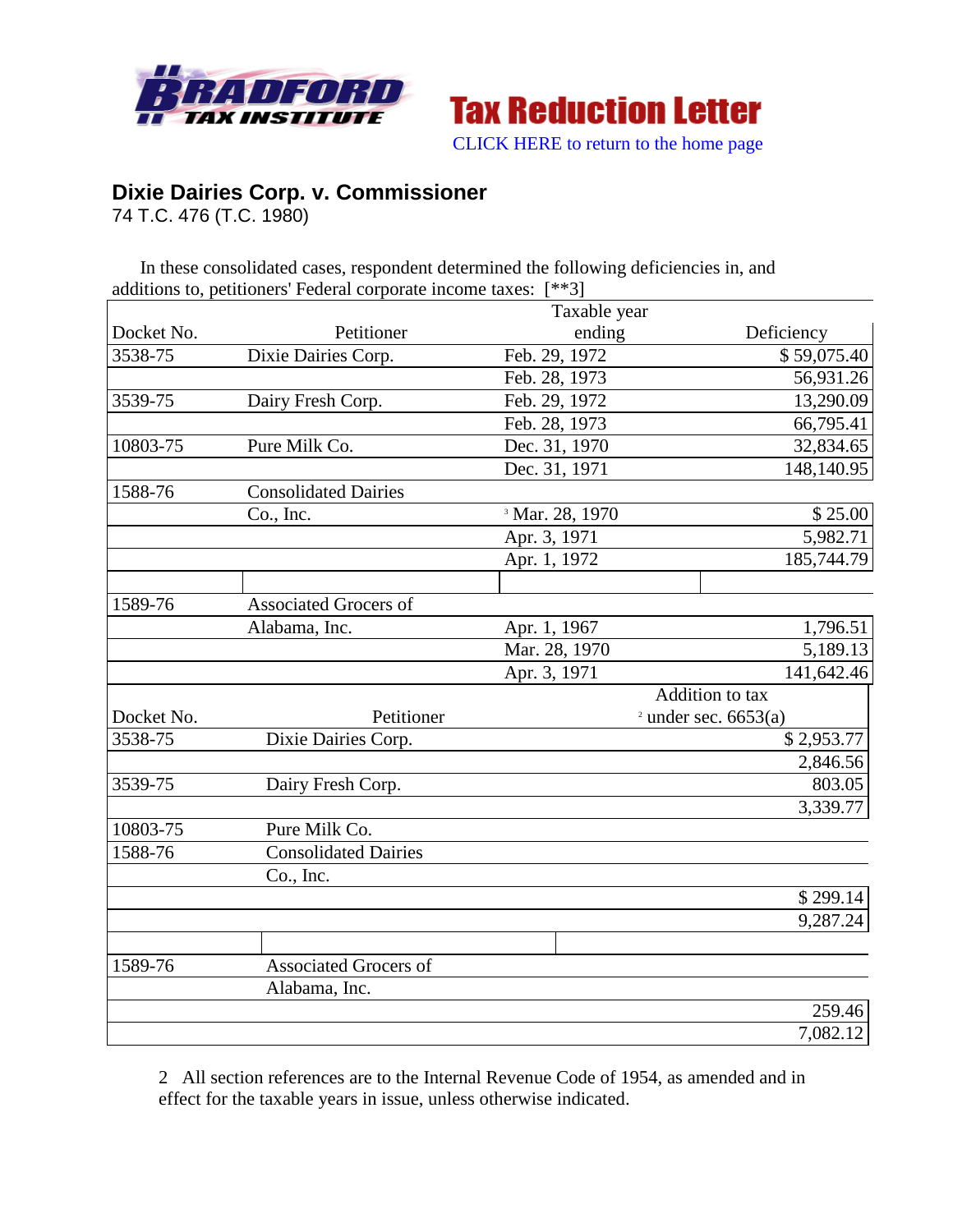3 It is not explained why these fiscal years ended on different dates.

[\*477] In addition, respondent made certain adjustments [\*\*4] to the income and deductions of petitioner Associated Grocers of Alabama, Inc., for the taxable year ended April 1, 1972, which adjustments reduced the net operating loss for that year available to be carried back to earlier taxable years, including the carrybacks to the taxable years ended March 28, 1970, and April 3, 1971.

Due to concessions by the parties, including respondent's concession that the section 6653(a) additions to tax are not applicable to any of the petitioners, the issues for our decision are:

(1) (a) Whether certain payments made by each of the petitioners to its customers are to be excluded in determining gross income or are to be treated as deductions from gross income subject to the limitations of *section 162(c)(2)*.

(b) Whether, if the payments are deductions from gross [\*\*5] income, they are nondeductible because of *section 162(c)(2)* since they were in violation of an Alabama State law which was generally enforced.  $4$ 

4 The parties have stipulated that if *sec.*  $162(c)(2)$  is not applicable, the payments were made in the ordinary and necessary course of petitioners' businesses.

(2) Whether petitioner Associated Grocers of Alabama, Inc., is entitled to a business bad debt deduction under *section 166* for the taxable year ended April 1, 1972, for advances made to Radio Broadcasting Co., a corporation in which Associated was a shareholder. Resolution of this issue depends entirely on whether the advances were loans or capital contributions.

# FINDINGS OF FACT

Some of the facts have been stipulated and they are so found. The stipulation of facts and the exhibits attached thereto are incorporated herein by this reference.

Petitioner Dixie Dairies Corp. (hereinafter Dixie Dairies) and [\*478] petitioner Dairy Fresh Corp. (hereinafter Dairy Fresh) are both corporations organized under the laws [\*\*6] of the State of Alabama. At the time each corporation filed its petition herein, each had its principal office in Greensboro, Ala. Dixie Dairies and Dairy Fresh are related corporations (brother-sister) by reason of common ownership.

Both Dixie Dairies and Dairy Fresh were accrual basis taxpayers, and each filed Federal corporate income tax returns for their fiscal years ended February 29, 1972, and February 28, 1973.

During the above taxable years involved, both corporations were primarily engaged in the processing and sale, at wholesale, of fluid milk and related milk products. Each corporation's customers consisted, for the most part, of grocery stores, supermarkets, and other retailers of milk and milk products.

Both Dixie Dairies and Dairy Fresh are also related corporations to Blackbelt Creamery Co., Inc. (hereinafter Blackbelt) by reason of common ownership. Blackbelt is not in the business of buying or selling milk or milk products.

During the taxable years in issue, Dixie Dairies and Dairy Fresh deducted the following amounts, inter alia, for sales supplies on their corporate income tax returns: <sup>5</sup>

|               | .                 |                   |
|---------------|-------------------|-------------------|
|               | FYE Feb. 29, 1972 | FYE Feb. 28, 1973 |
| Dixie Dairies | \$124,209.41      | \$121,171.14      |
| Dairy Fresh   | 27,687.67         | 154,977.23        |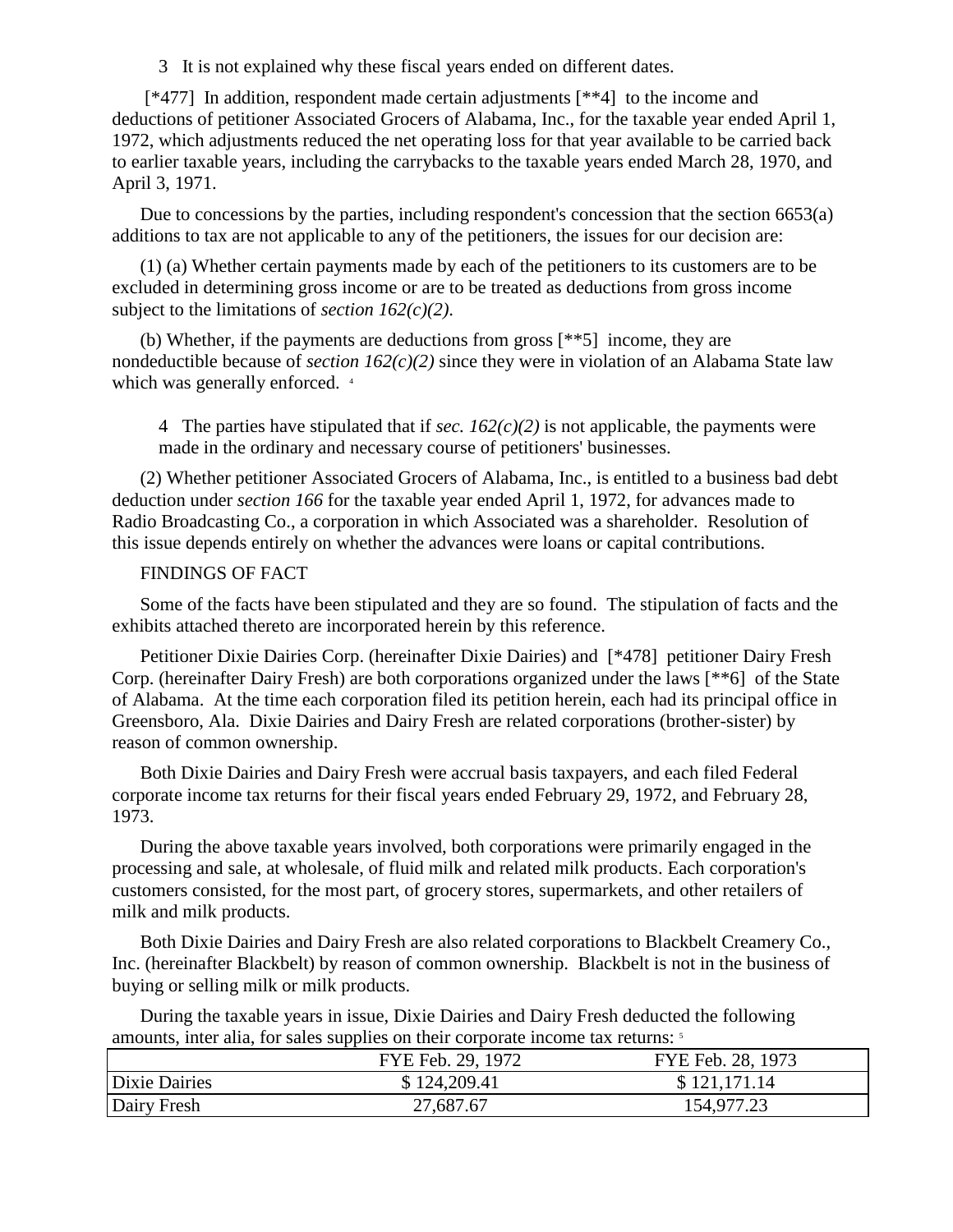5 The parties stipulated that Dixie Dairies deducted the noted amounts as "sales supplies." On its income tax returns for the 2 taxable years in issue, however, Dixie Dairies apparently deducted a portion of the payments in each year as "plant supplies." Because resolution of this case in no respect depends on the label attached to the deduction by Dixie Dairies, we have accepted the parties' stipulation.

[\*\*7] These payments were made to Blackbelt pursuant to invoices sent by Blackbelt to each of the corporations. Both Dixie Dairies and Dairy Fresh accounted for the payments on their books by debiting sales supplies and by crediting cash. The payments to Blackbelt were not for actual sales supplies but were to reimburse Blackbelt for payments (hereinafter cash rebates or rebates) it had made to retail customers of Dixie Dairies and [\*479] Dairy Fresh in accordance with agreements that the two corporations had made with the retailers.  $\epsilon$ 

6 The term "cash rebates" is used for purposes of clarity and convenience and is not intended to denote the legal character of the payments involved. The term "retailers" refers to customers of the petitioners who purchased milk products at wholesale and sold them at retail.

[\*\*8] Petitioner Pure Milk Co. (a.k.a. Barber Pure Milk Co.) (hereinafter Pure Milk) is a corporation organized under the laws of the State of Alabama. Pure Milk was one of a number of companies in the milk industry owned by George W. Barber or, following his death on February 15, 1970, by his estate. Pure Milk had its principal office in Birmingham, Ala.

Pure Milk was an accrual basis taxpayer, and it filed its Federal corporate income tax returns on a calendar year basis. Corporate income tax returns were filed for the years ended December 31, 1970, and December 31, 1971, the taxable years in issue.

Pure Milk was primarily engaged in the processing and sale at wholesale of fluid milk and milk products. Pure Milk's customers consisted, for the most part, of grocery stores, supermarkets, and other retailers of milk and milk products.

In 1970 and 1971, Pure Milk made cash rebates to retailers in the amounts of \$ 54,137.81 and \$ 282,082, respectively. For Federal income tax purposes in 1970, Pure Milk treated the cash rebates as exclusions from gross receipts in order to arrive at its net sales/gross income. These rebates were made by checks drawn on a special bank account of Pure Milk.

[\*\*9] For Federal income tax purposes in 1971, Pure Milk treated the cash rebates made in that year as a cost or expense in determining cost of goods sold. Of the \$ 282,082 in total payments, \$ 214,414.80 was paid or accrued prior to December 1, 1971. Of the total cash rebates in 1971, \$ 114,029.93 thereof was paid by Pure Milk by checks drawn on the special bank account described in the preceding paragraph. The remaining amount, \$ 168,467.31, was paid by the use of Barber Ice Cream Co., a wholly owned corporation of George W. Barber's estate. Barber Ice Cream Co. issued its checks to the retailers and, at the end of 1971, Pure Milk reimbursed Barber Ice Cream Co. for the payments made on Pure Milk's behalf.

Petitioner Consolidated Dairies Cos., Inc. (hereinafter Consolidated), and petitioner Associated Grocers of Alabama, Inc. [\*480] (hereinafter Associated), are both corporations organized under the laws of the State of Alabama. At the time each corporation filed its petition herein, each had its principal office in Birmingham, Ala.

Both Consolidated and Associated were accrual basis taxpayers, and each filed its Federal corporate income tax returns on the same fiscal year basis. [\*\*10] The two principal taxable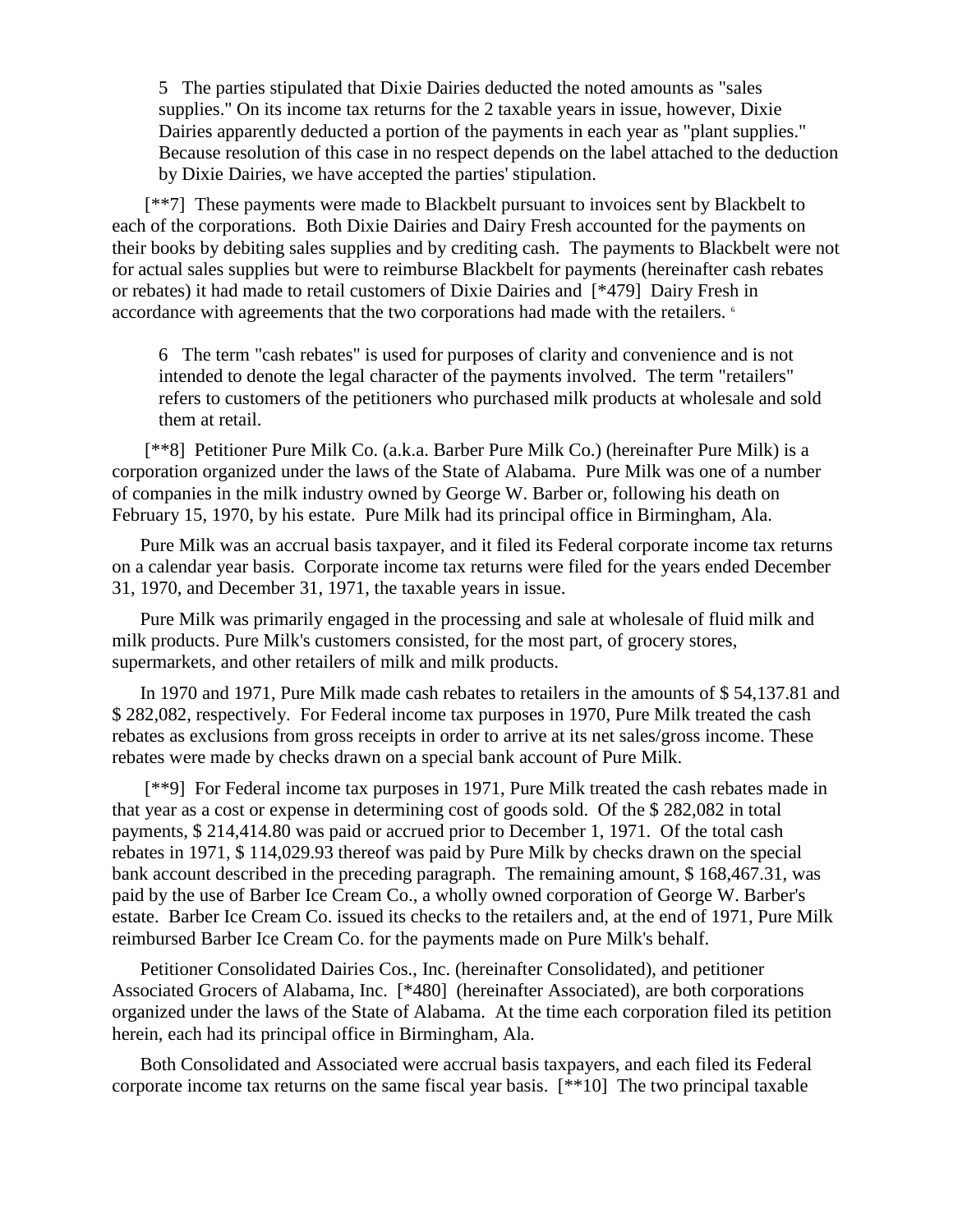years in issue, for which each corporation filed returns, ended on April 3, 1971, and April 1, 1972, respectively. <sup>7</sup>

7 In the case of Consolidated, the deficiency asserted for the taxable year ended Mar. 28, 1970, is the automatic result of respondent's adjustments for the taxable year ended Apr. 1, 1972, which adjustments increased Consolidated's taxable income, thereby providing sufficient income against which to apply Consolidated's investment credit for that year without necessitating the carryback of any portion to the taxable year ended Mar. 28, 1970. In the case of Associated, it has conceded respondent's adjustments which resulted in a deficiency for the taxable year ended Apr. 1, 1967. Associated's taxable year ended Mar. 28, 1970, is at issue solely because of the reduction of the net operating loss carryback from the taxable year ended Apr. 1, 1972.

Associated is a cooperative association of several hundred retail supermarkets, almost all of which are located in Alabama. These [\*\*11] retail supermarkets own and manage Associated. From its inception in 1928 until 1962, Associated operated as a wholesaler of dry goods. Since 1962, it has expanded its services to its member supermarkets by entering additional lines of business, all of which are related in some way to its principal business. These additional lines do business primarily with Associated's member supermarkets.

One of the additional businesses entered into by Associated subsequent to 1962 was the furnishing of milk and related milk products. On January 1, 1970, Associated organized Consolidated as a wholly owned subsidiary. Consolidated buys milk from dairy farms and packages, sells, and delivers it to member supermarkets of Associated and to other customers.<sup>8</sup>

8 It is unclear to what extent Associated continued in the milk business after the incorporation of Consolidated.

During the taxable years in issue, Consolidated and Associated paid cash rebates to retailers. During those years, Associated paid cash rebates in the amounts [\*\*12] of \$212,038.04 and \$ 3,519.53, respectively. Consolidated paid similar rebates during the same taxable years in the respective amounts of \$ 12,256.62 and \$ 391,282.23. Such rebates were charged on the books of Associated and Consolidated as follows: [\*481]

|                       | FYE Apr. 3, 1971 | FYE Apr. 1, 1972 |
|-----------------------|------------------|------------------|
| Associated            |                  |                  |
| <b>Sales</b>          | \$209,203.59     |                  |
| Other income:         |                  |                  |
| (administrative fees) | 2,834.45         | \$3,519.53       |
|                       |                  |                  |
| Total                 | 212,038.04       | 3,519.53         |
|                       |                  |                  |
| Consolidated          |                  |                  |
| <b>Sales</b>          |                  | 371,408.70       |
| Equipment rental      | 12,256.62        | 19,873.53        |
|                       |                  |                  |
| Total                 | 12,256.62        | 391,282.23       |

In each of the taxable years, a different method was used to account for the rebates made to member supermarkets of Associated. A third method was used to account for rebates made to retailers who were not member supermarkets.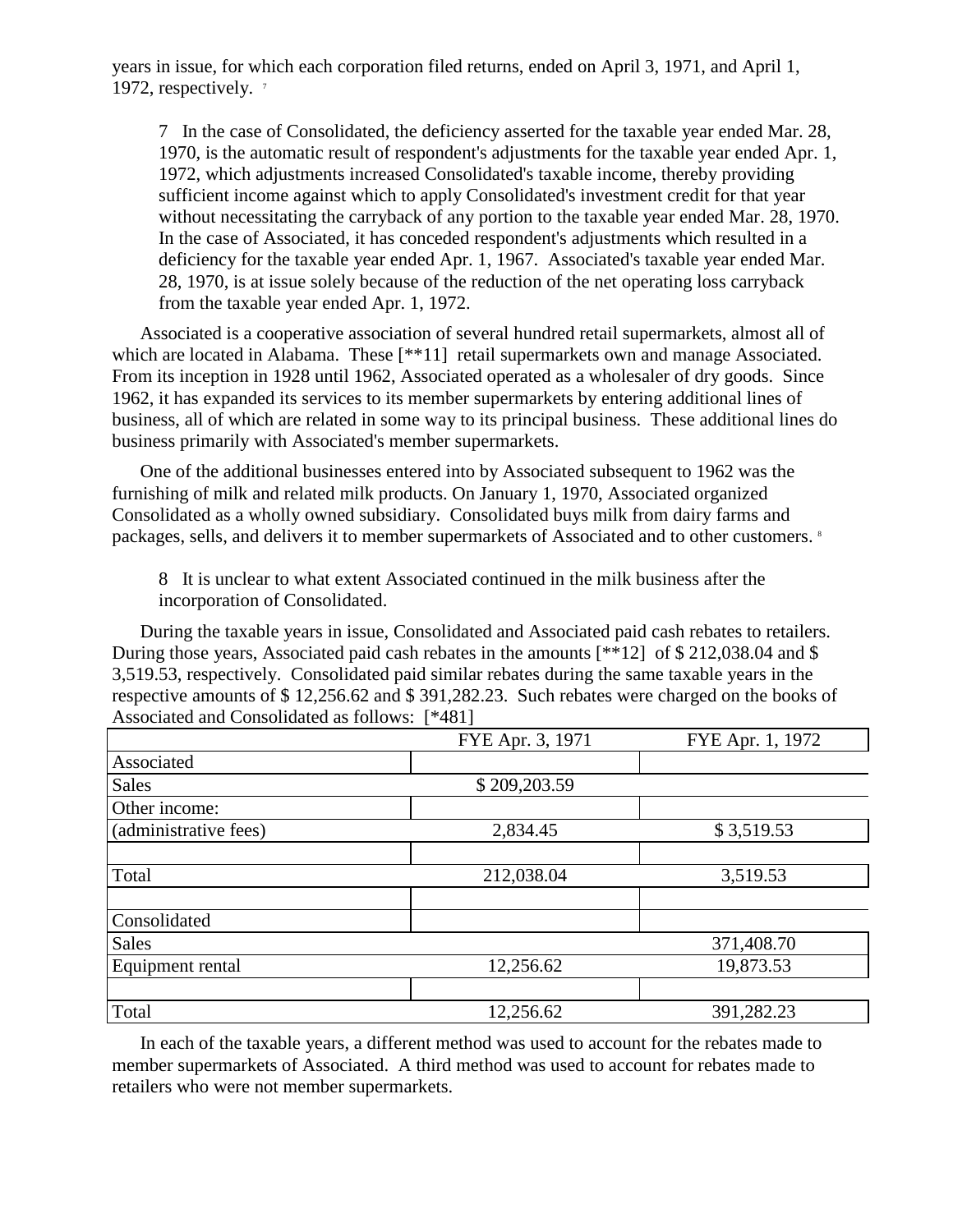During the taxable year ended April 3, 1971, Consolidated would compute the amount to be paid to member supermarkets and so inform Associated. Associated would then issue a credit to the member supermarket on one of Associated's billing statements. The total amount of these credits, \$ 209,203.59, was ultimately debited to the "Sales Account" of Associated, thereby reducing its gross income.

Rebates, totaling [\*\*13] \$ 371,408.70, made to member supermarkets during the taxable year ended April 1, 1972, were accounted for in a slightly different manner. Although Associated continued to issue the credits to the member supermarkets, Consolidated ultimately utilized the rebates to reduce its income. During that year, payments were both debited to Associated's "Sales Account" and entered as an account receivable from Consolidated. In turn, Consolidated debited its "Sales Adjustment Account" in the amount of \$ 371,408.70 and credited notes payable to Associated, thereby reducing Consolidated's net sales for the year.

For rebates to be made to retailers who were not members of Associated, Consolidated would compute the amounts of the rebates and would request a check from Associated for the total amount each month. Associated would then prepare a check for the total amount and deliver it to Consolidated. Consolidated [\*482] would then exchange said check for cashier's checks for each rebate to be made and would distribute these cashier's checks.

When Associated received from Consolidated the request for a check, it would debit its administrative fees account and credit cash. Associated would [\*\*14] then issue an invoice to Consolidated and bill Consolidated for the amount of the check, and it would debit accounts receivable -- Consolidated Dairies and credit administrative fees for the amount of the check. When Consolidated received an invoice from Associated, it would pay the invoice, debiting its equipment-rental account and crediting cash. This procedure resulted in Consolidated's taking a deduction for the rebates. The payments charged to the equipment-rental account amounted to \$ 12,256.62 in the taxable year ended April 3, 1971, and \$ 19,873.53 in the taxable year ended April 1, 1972.

In a few instances, Associated failed to prepare invoices for cash rebates made to the nonmember retailers. Since the invoices were not prepared, Consolidated did not reimburse Associated for the rebates, and they remained as a debit in the administrative fees account of Associated. These amounts were claimed as a reduction of other income by Associated and totaled \$ 2,834.45 and \$ 3,519.53 in the taxable years ended April 3, 1971, and April 1, 1972, respectively.

The above-described cash rebates made by all of the petitioners were in response to retailers' demands on wholesalers (such [\*\*15] as petitioners) due to the competitive nature of the market. The rebates were made in cash or by check, by or on behalf of the petitioners, to retailers of milk and milk products, on account of purchases by such retailers of milk and milk products from petitioners. The amounts of such rebates were determined and paid pursuant to oral agreements between each of the petitioners and its respective retailers. The rebates were based on, and approximated, a percentage of the dollar volume of the purchases made. The oral agreements were made prior to the time the retailers made the purchases of the milk and milk products that gave rise to the rebates involved. These agreements were made by the petitioners with the full knowledge and agreement of their officers, directors, and stockholders.

In Alabama, the fluid milk industry is a regulated industry, [\*483] supervised by the Alabama Dairy Commission (hereinafter Dairy Commission). <sup>9</sup> Each of the petitioners operated under licenses granted by the Dairy Commission. Blackbelt, the corporation through which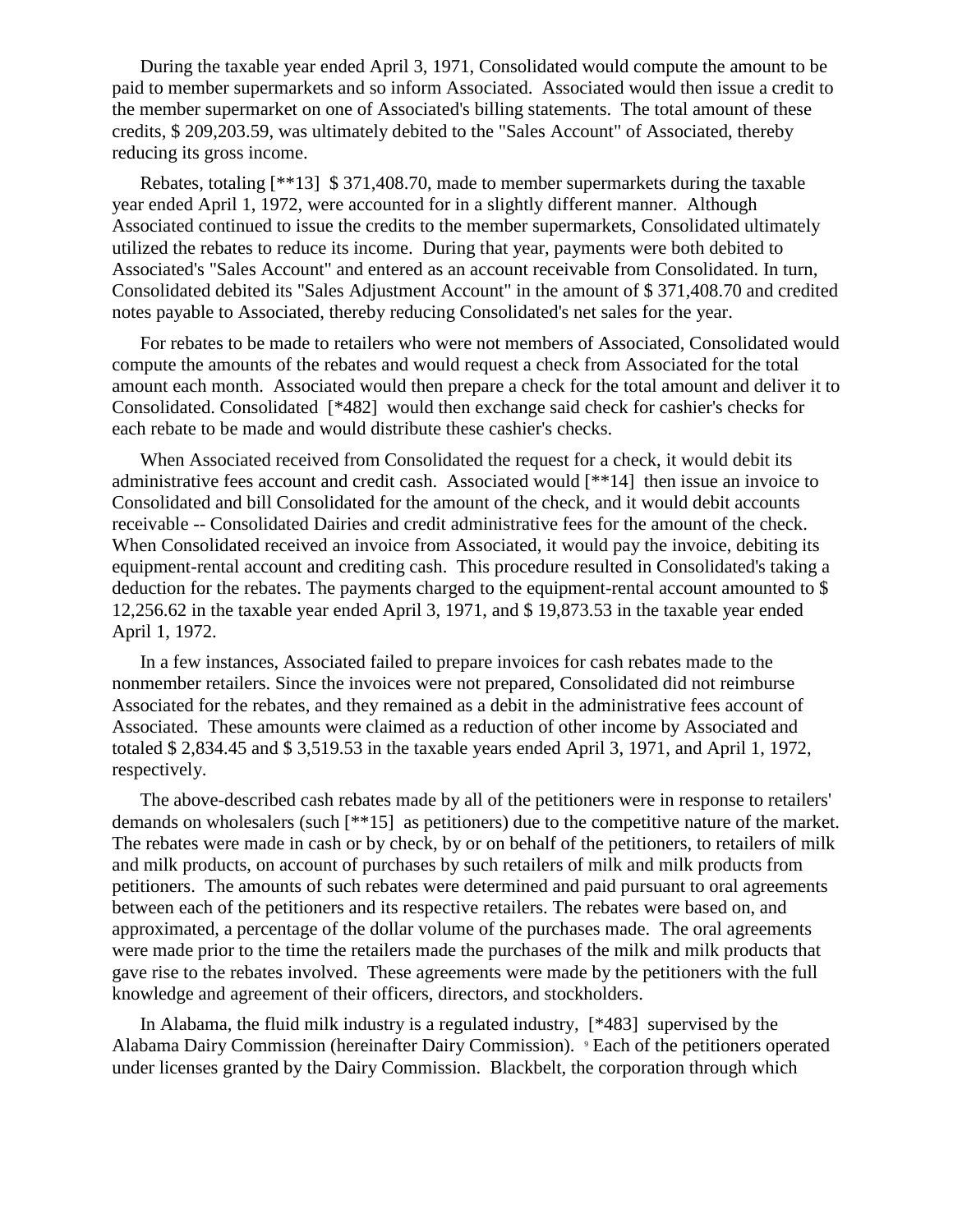Dixie Dairies and Dairy Fresh funneled the cash rebates, was not in the business of buying and selling milk products and thus was [\*\*16] not subject to control by the Dairy Commission.

9 Prior to Aug. 25, 1971, the fluid milk industry was supervised by the Alabama Milk Control Board. Ala. Code tit. 22, secs. 204-231 (1940), as amended. Effective Aug. 25, 1971, the applicable statutory provisions were amended, and the name of the supervising agency was changed to the Alabama Dairy Commission. 1971 Ala. Acts No. 408, p. 1069. The statutory provisions were subsequently revised and codified as Ala. Code tit. 2, secs. 13-40, et seq. (1975). The applicable statutory provisions, however, remained constant throughout all the taxable years in issue. The citations to the Alabama Code are to the statutes in effect as of Aug. 25, 1971.

The Dairy Commission was given considerable power with which to regulate the fluid milk industry, including the power to adopt all necessary rules and orders. Ala. Code tit. 22, secs. 210, 211. Failure of a licensee to comply with said rules and orders could result in the revocation of a license or in the imposition of other [\*\*17] fines or penalties. Ala. Code tit. 22, sec. 217.

Included within the powers of the Dairy Commission, which power they exercised, was the authority to set the prices to be paid: (1) By retailers to wholesalers for milk and milk products; (2) by wholesalers to farmers to purchase raw milk; and (3) by customers to retailers. The set prices were contained in pricing orders promulgated by the Dairy Commission.

In connection with the price to be paid by retailers to wholesalers, the Dairy Commission set both minimum and maximum prices. It was statutorily provided that the sale of milk at less than the set minimum price was unlawful, regardless of whether the minimum price was circumvented by the payment of a discount or rebate or by the wholesaler's providing free refrigeration equipment or free services to the retailer. Ala. Code tit. 22, sec. 223. Certain volume discounts from the set minimum price were authorized, however.

The cash rebates in issue were in excess of the allowable volume discounts. Petitioners were not alone in giving such rebates, the practice being widespread throughout the milk industry in Alabama during the years here involved.

[\*484] Between January 1, 1970, [\*\*18] and March 1, 1974, the Dairy Commission --

(a) from time to time enforced, or attempted to enforce, the regulations that prohibited wholesalers from providing retailers with refrigeration equipment and dairy cases and the regulations that prohibited wholesalers from providing extra services to retailers other than those for which the retailers paid;

(b) from time to time enforced, or attempted to enforce, its regulations that set the prices required to be paid by wholesalers to farmers to purchase raw milk; and

(c) from time to time enforced, or attempted to enforce, the regulations that set the prices required to be paid by consumers to retailers to purchase milk for public consumption.

The Dairy Commission did not, however, conduct any formal proceedings or hold any hearings concerning the enforcement of the regulations that set the prices required to be paid by retailers to wholesalers for milk and milk products. Nor were any licenses revoked or fines or other sanctions imposed either with regard to the petitioners or to any other wholesaler. <sup>10</sup>

10 Initially, the parties stipulated that between Jan. 1, 1970, and Mar. 1, 1974, the Dairy Commission: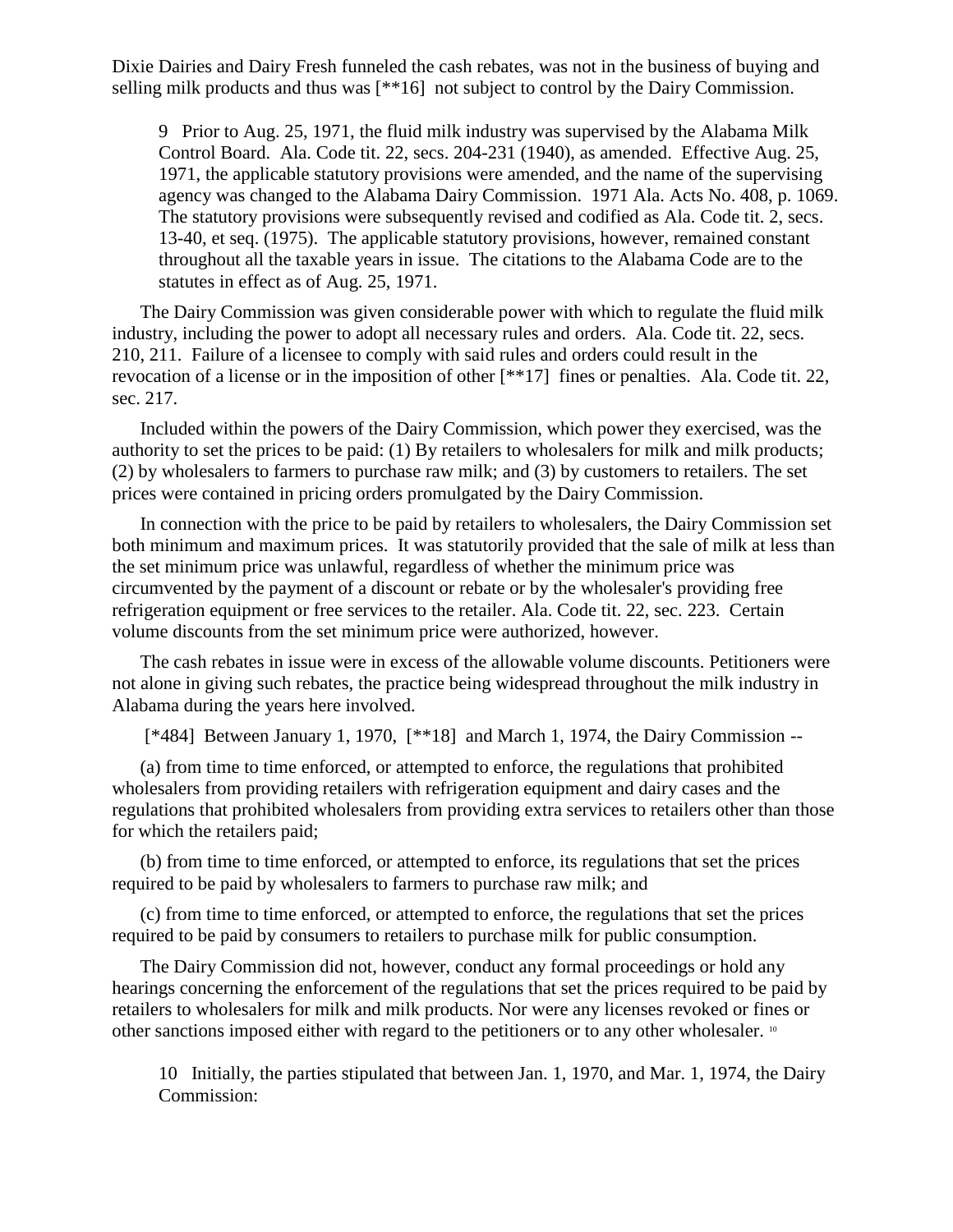"did not enforce or attempt to enforce the regulations that set the prices required to be paid for milk and milk products by retailers to wholesalers (such as petitioner), or that prohibited cash discounts by wholesalers to retailers. The parties make no stipulation as to whether the Commission knowingly and willfully refused to enforce such regulations; or whether the Commission, if it had knowledge of the violations, would have refused to enforce the regulations."

Subsequently, a dispute arose as to the meaning of the first sentence of the quoted matter. Respondent interpreted that sentence to mean that the Dairy Commission "did not enforce or attempt to enforce" the relevant regulation by the bringing of any "formal" proceeding. This, to respondent, did not mean that "informal" proceedings, such as investigations, were not conducted. Petitioners gave a broader reading to the language, interpreting the sentence to mean that the Dairy Commission made no efforts at all, either formal or informal, to enforce the regulation at issue.

At trial, the Court determined that justice required that the stipulation not be interpreted so as to foreclose one of the parties' theories. Accordingly, we have interpreted the language of the first sentence as solely referring to "formal" proceedings. In light of our conclusion on the first issue, this dispute becomes moot.

[\*\*19] It was not until the mid-latter part of 1973 that the Dairy Commission actively began to deal with these rebates. On December 21, 1973, the Dairy Commission issued a notice to the milk industry to the effect that hearings were to be held on the question of cash rebates, and that beginning February 1, 1974, an enforcement program would commence to stop the payment of cash rebates. Prior to that time, at least some members of the [\*485] Dairy Commission and its staff had knowledge of the fact that cash rebates were being paid. Other than generally discussing the rebates at its meetings and issuing notices to the industry to adhere to the Dairy Commission's pricing orders, no action was taken.

In the case of each of the petitioners, respondent determined that *section 162(c)* precluded the cash rebates from being excluded in determining gross income or from being deducted from gross income.

### *Advances by Associated*

On occasion, Associated purchased businesses unrelated to its operation of a wholesale grocery business for investment purposes. Prior to March 15, 1971, Associated became aware that the stock of Radio Broadcasting Co. of Birmingham (hereinafter Radio Broadcasting), [\*\*20] operator of radio station WAQY, was for sale. Associated determined that it could purchase the radio station and operate it at a profit. It believed that its approximately 200 member stores would use the station to advertise, and the station would have readymade advertising income.

The radio station had not been a financial success prior to March 15, 1971, having operated at a loss since its inception. As of January 31, 1971, Radio Broadcasting's balance sheet reflected the following:

| Assets                               | \$22,566.37 |
|--------------------------------------|-------------|
| Liabilities:                         |             |
| Notes payable -- First Western Banks | 3,347.40    |
| Notes payable -- others              | 94,574.62   |
| Accounts payable                     | 23,748.28   |
| Long-term notes -- shareholders      | 92,887.00   |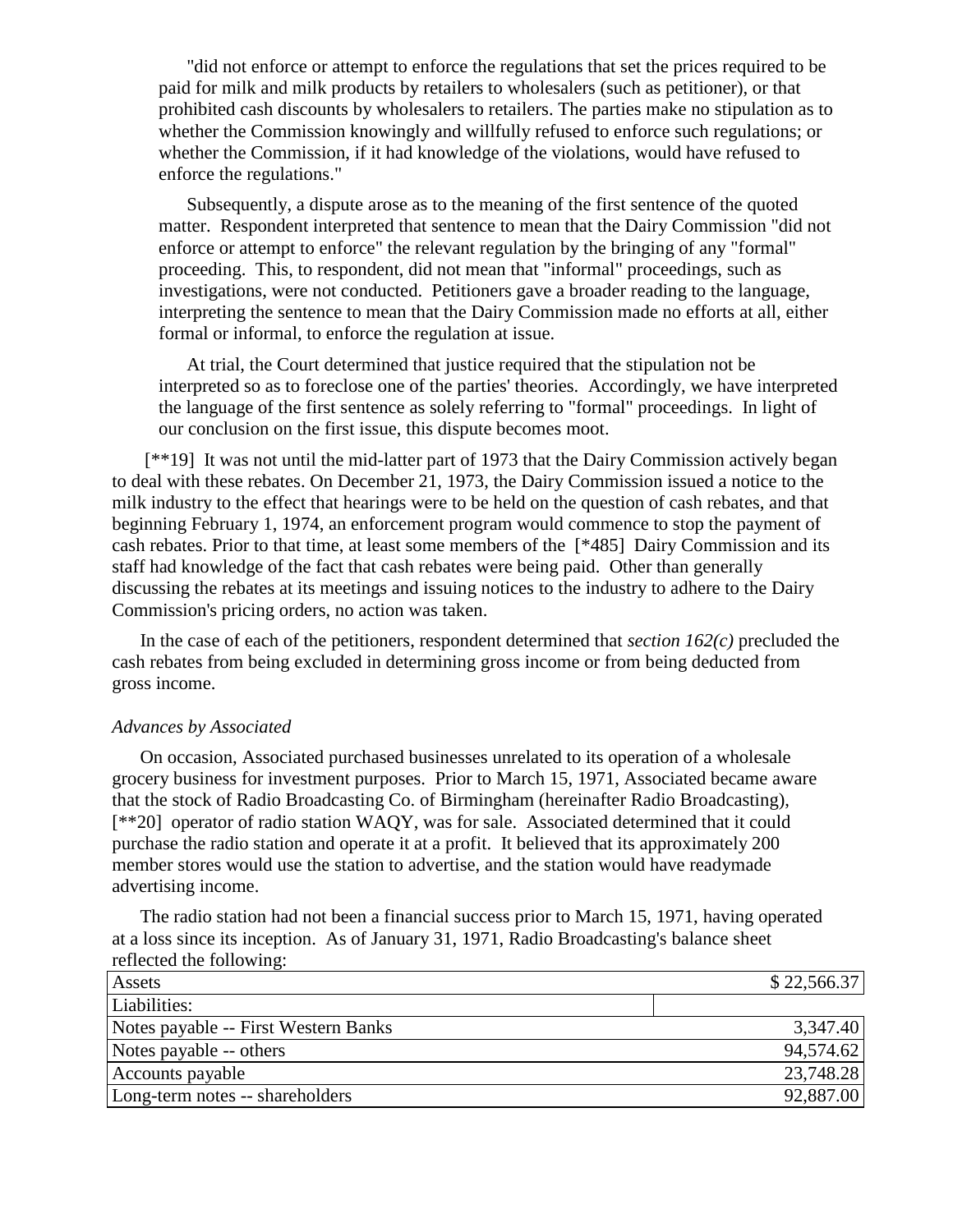| Other liabilities             | 10,955.99     |
|-------------------------------|---------------|
|                               |               |
| <b>Total liabilities</b>      | 225,513.29    |
|                               |               |
| Capital:                      |               |
| Capital stock                 | 7,988.00      |
| Retained earnings             | (210,934.92)  |
|                               |               |
| Total capital                 | (202, 946.92) |
|                               |               |
| Total liabilities and capital | 22,566.37     |

[\*486] For the year ended January 31, 1971, Radio Broadcasting's profit and loss statement showed a net loss of \$ 41,353.24. Associated utilized this information in making its decision to purchase one-third of the shares of stock in Radio Broadcasting.

On April 1, 1971, Associated did purchase [\*\*21] said one-third interest, amounting to 1,997 shares of voting common stock, in Radio Broadcasting Co. Prior to the purchase, the voting common stock was owned as follows:

| Thomas W. Gloor        | 1,997 shares |
|------------------------|--------------|
| William D. Sellers, Jr | 1,997 shares |
| Douglas W. Layton      | 1,997 shares |
| <b>Tommy Charles</b>   | 1,997 shares |
|                        |              |
| Total                  | 7,988 shares |

Essentially, Associated purchased the stock owned by Layton for \$ 20,000, and Radio Broadcasting retired the stock owned by Charles. At the same time, the stock of both Gloor and Sellers was given to Exchange Security Bank as security for a \$ 110,000 indebtedness owed the bank by Radio Broadcasting. <sup>11</sup> Gloor and Sellers were to endorse the notes payable to the Exchange Security Bank becoming primarily liable for the repayment of the indebtedness.

11 This liability does not specifically appear on Radio Broadcasting's balance sheet of Jan. 31, 1971.

At the time it purchased the stock, Associated also acquired an option to purchase the stock of Gloor and Sellers at the end of 1 year. The option [\*\*22] provided that Associated would make arrangements to relieve Gloor and Sellers of their obligation on the debt to the bank in return for the stock.

The agreements pursuant to which Associated purchased the stock provided that it was Associated's responsibility to see that the radio station was adequately capitalized. Following a statement concerning the radio station's financial condition and its need for additional financing, it was specifically provided that Associated would either lend funds, up to \$ 20,000, to Radio Broadcasting for operating capital or make the necessary arrangements for such funds through recognized lending agencies.

After acquiring the stock, Associated alone managed and [\*487] operated the radio station until operations were ceased in 1972. During this time, the other two stockholders were informed of Associated's actions, but they did not participate in management.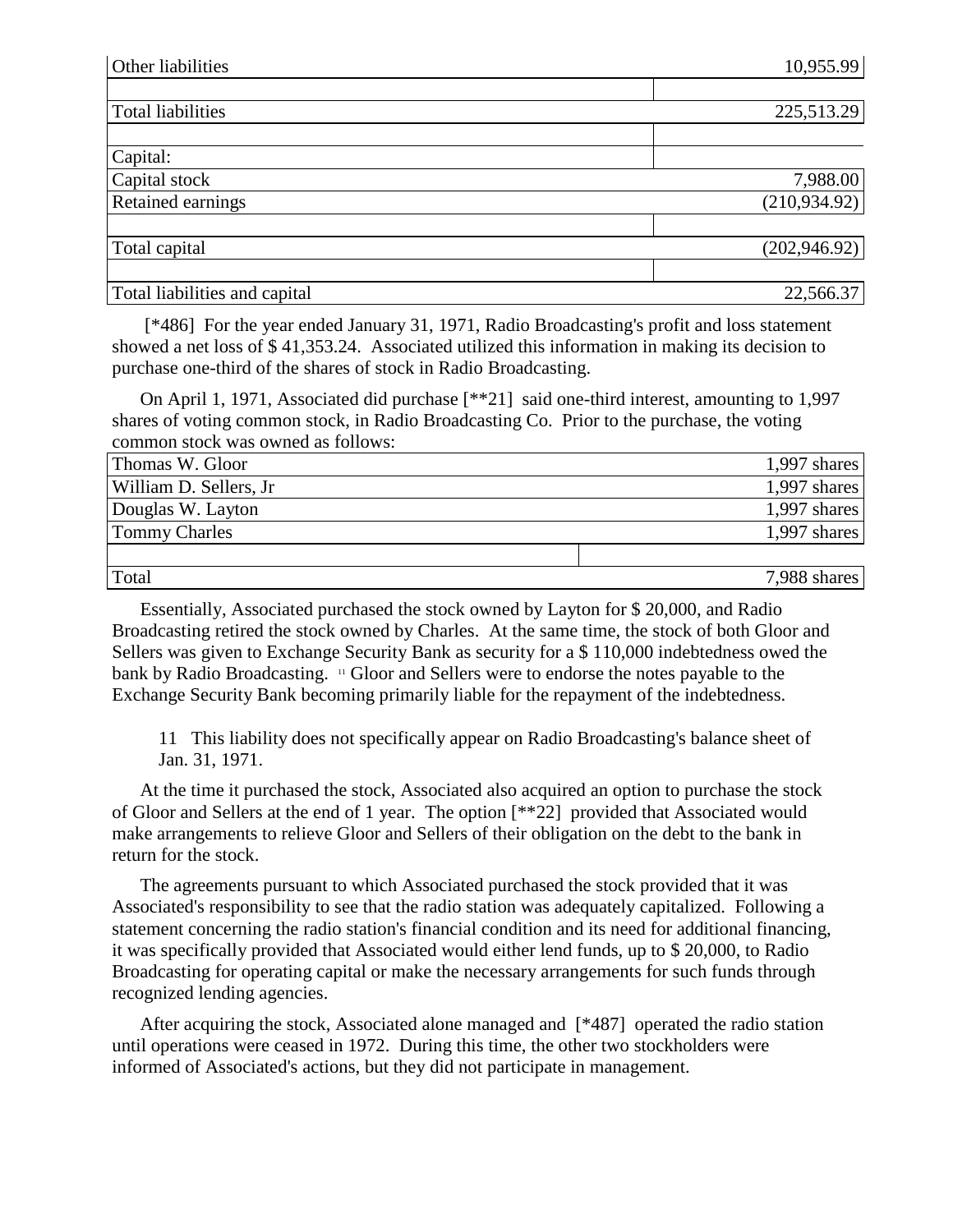| 1971       |         |
|------------|---------|
| Mar.15     | \$6,000 |
| Mar.29     | 1,500   |
| Mar.31     | 3,000   |
| Apr. $8$   | 500     |
| Apr.16     | 7,500   |
| Apr.23     | 4,000   |
| Apr.27     | 4,000   |
| May11      | 2,500   |
| May14      | 5,000   |
| May31      | 2,000   |
| June15     | 2,500   |
| June30     | 3,000   |
| July16     | 5,000   |
| July21     | 500     |
| July30     | 3,000   |
| Aug.16     | 5,000   |
| Sept. 15   | 5,000   |
| Sept. $30$ | 500     |
| Oct.15     | 6,000   |
| Oct.30     | 3,000   |
| Nov.16     | 3,000   |
| Nov.30     | 1,000   |
| Dec.16     | 4,000   |
| Dec.30     | 2,000   |
| 1972       |         |
| Jan.18     | 3,000   |
| Mar.6      | 1,000   |
| Mar.16     | 2,000   |
| Mar.31     | 1,000   |
|            |         |
| Total      | 86,500  |

Between March 15, 1971, and April 1, 1972, Associated advanced \$ 86,500 to Radio Broadcasting. These advances, which were used primarily for operating expenses, were made in the following increments:

[\*\*23] The amounts were recorded on Associated's books as advances, and debits were made to accounts receivable -- Radio Broadcasting. [\*488] The radio station made corresponding debits to its account payable -- Associated. Associated also accrued interest on the advances, <sup>12</sup> which interest was included in taxable income.

|  | 12 Associated accrued the following amounts of interest on its books: |  |  |  |  |  |  |  |  |  |  |
|--|-----------------------------------------------------------------------|--|--|--|--|--|--|--|--|--|--|
|--|-----------------------------------------------------------------------|--|--|--|--|--|--|--|--|--|--|

| Sept. | $\tilde{\phantom{a}}$<br>1971 | \$1,012.95 |
|-------|-------------------------------|------------|
| Oct.  | 1971                          | 335.38     |
| Jan.  | 1972                          | 868.64     |
| Feb.  | 1972                          | 434.32     |
| Mar.  | 1972                          | 1,409.44   |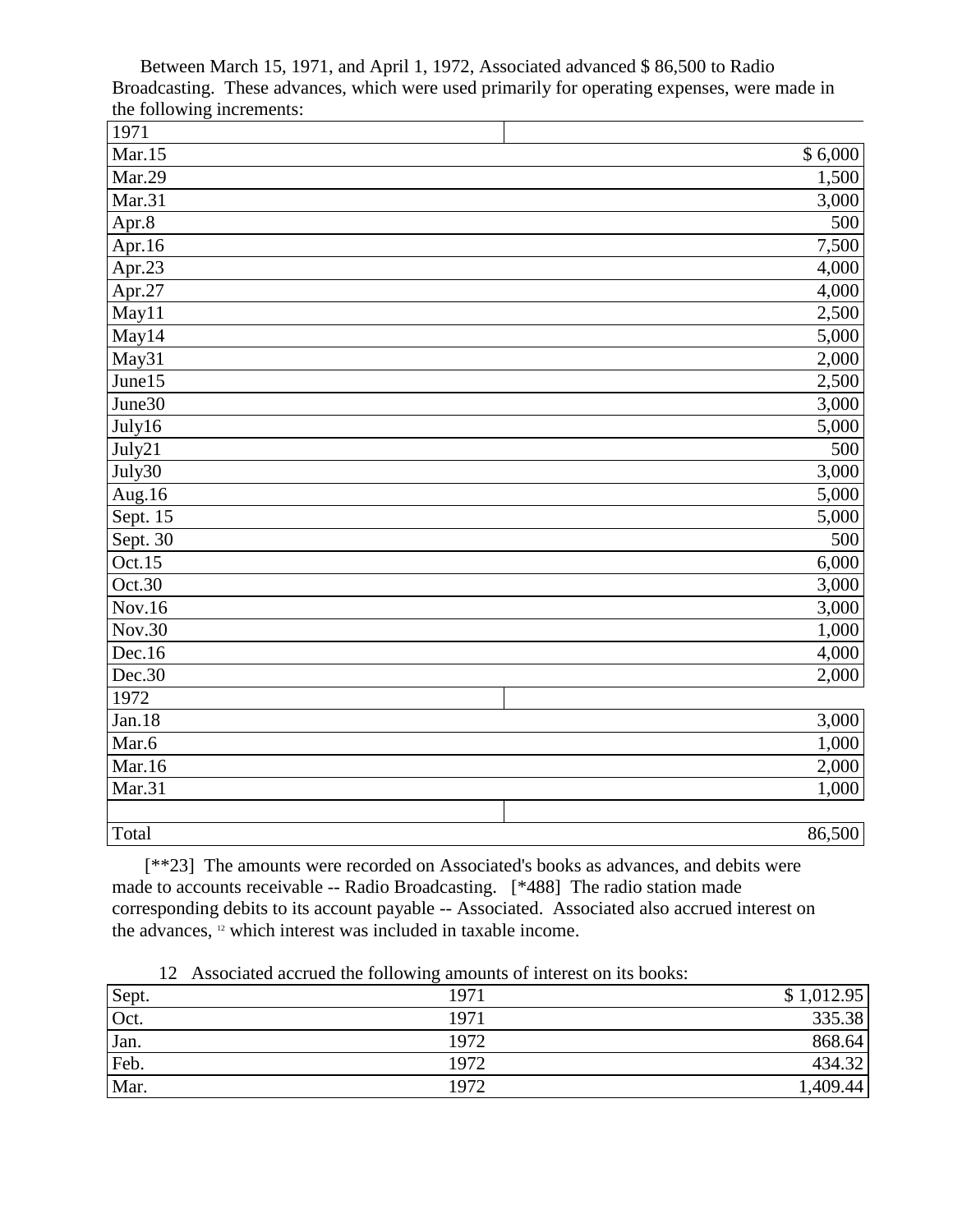Evidence was not introduced as to the interest rate.

In addition to the foregoing advances, Associated also made payments to third parties for Radio Broadcasting's expenses. These payments were also treated as advances to Radio Broadcasting.

When Associated made the advances to Radio Broadcasting, it was expected that the amounts would be repaid when Radio Broadcasting was financially able to do so. Collateral security was not pledged for the advances.

On January 18, 1972, Radio Broadcasting executed two [\*\*24] promissory notes payable to Associated in the amounts of \$ 82,500 and \$ 16,853.83. These notes were demand notes, with interest payable at the legal rate. The note for \$ 82,500 represented advances then outstanding. No explanation was provided for the \$ 16,853.83 note.

On January 20, 1972, Associated notified Gloor and Sellers that it would not exercise its option to purchase the additional stock.

Associated was not able to operate the radio station profitably. As of March 31, 1972, Radio Broadcasting's balance sheet showed the following:

| Assets                          | \$20,890.49   |  |  |  |
|---------------------------------|---------------|--|--|--|
|                                 |               |  |  |  |
| Liabilities:                    |               |  |  |  |
| Payables -- Associated          | 94,381.20     |  |  |  |
| Accrued interest -- Associated  | 4,060.73      |  |  |  |
| Notes payable -- banks          | 152,902.84    |  |  |  |
| Long-term notes -- stockholders | 54,087.00     |  |  |  |
| Accounts payable                | 19,818.96     |  |  |  |
| Other liabilities               | \$4,744.07    |  |  |  |
|                                 |               |  |  |  |
| <b>Total liabilities</b>        | 329,994.80    |  |  |  |
| Capital:                        |               |  |  |  |
| Capital stock                   | 7,988.00      |  |  |  |
| <b>Retained earnings</b>        | (317,092.31)  |  |  |  |
|                                 |               |  |  |  |
| Total capital                   | (309, 104.31) |  |  |  |
| Total liabilities and capital   | 20,890.49     |  |  |  |

[\*489] For the 6-month period ended March 31, 1972, Radio Broadcasting showed a net loss of \$ 30,257.47. On or about April 1, 1972, Associated terminated the operation of the radio station. Associated was [\*\*25] never repaid for the advances or paid any interest on the advances.

On its return for the taxable year ended April 1, 1972, Associated claimed a long-term capital loss of \$ 20,000 for its stock in Radio Broadcasting and a bad debt loss for the advances, including direct payments to third parties, made to Radio Broadcasting. <sup>13</sup>

13 The exact amount of the bad debt loss for all advances made to Radio Broadcasting was not established. A total of \$ 133,640 was deducted on Associated's return for fiscal year ended Apr. 1, 1972, as bad debt losses with no breakdown of its composition.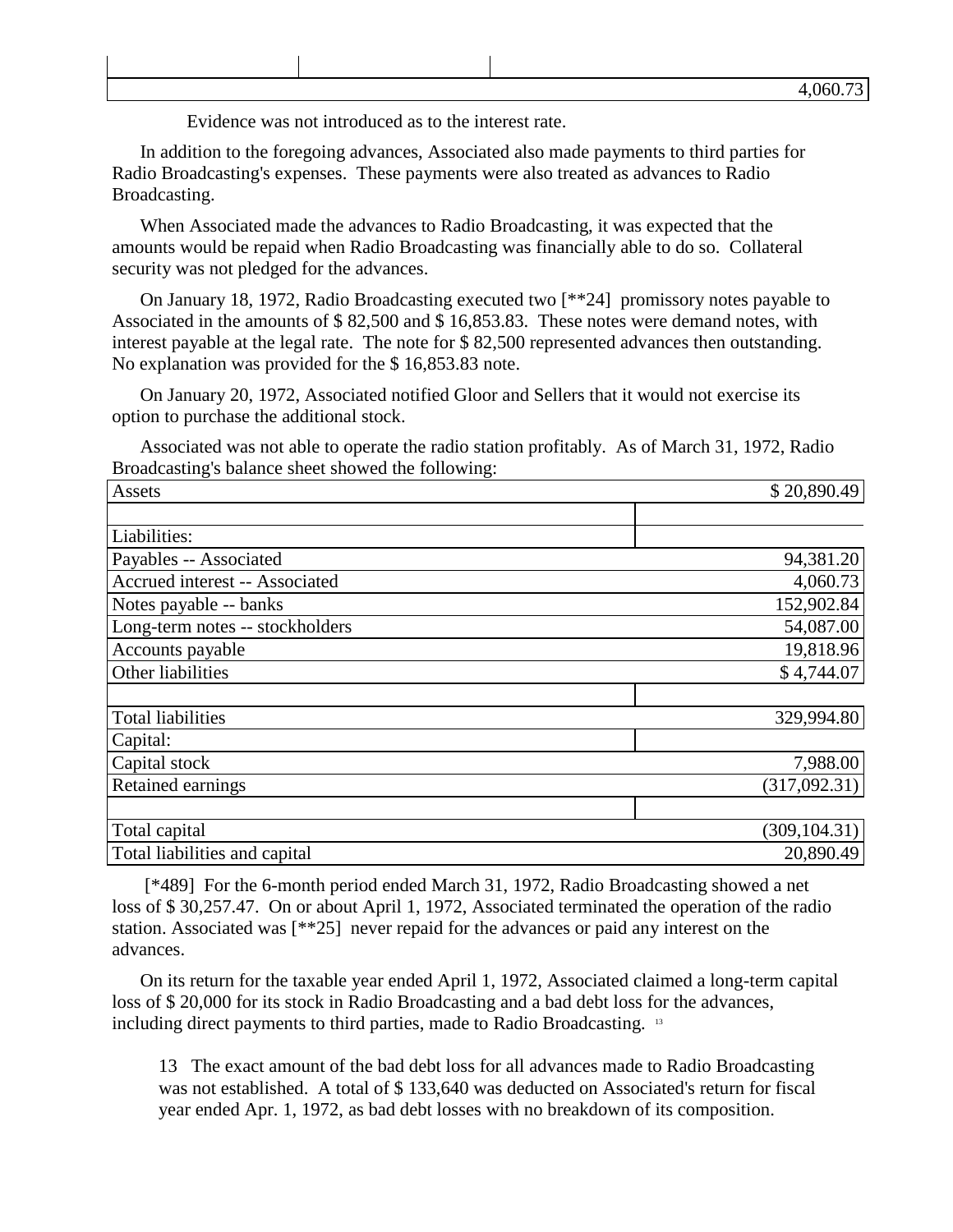In the statutory notice of deficiency, respondent disallowed the bad debt deduction for the \$ 86,500 advanced directly to Radio Broadcasting on the grounds that such advances represented contributions to capital.

# **OPINION**

### *Cash Rebates*

Each petitioner, pursuant to oral agreements between it and its retail customers entered into prior to the sale of the milk and milk products which generated the cash rebates in issue, paid cash rebates to [\*\*26] those customers based on a percentage of the dollar volume of the purchases of the milk and milk products. The cash rebates were utilized as a means to circumvent the minimum prices set for such products by the Alabama Dairy Commission. The initial question to be decided is whether the cash rebates are to be excluded in determining gross income, as petitioners argue, or whether they are to be treated as deductions [\*490] from gross income subject to the limitations of *section 162*, as respondent argues. In the various statutory notices of deficiency, respondent determined that the cash rebates could neither be excluded in determining gross income nor be deducted from gross income. <sup>14</sup>

14 Respondent does not argue that the manner in which the petitioners originally accounted for the cash rebates on their tax returns has any effect on whether the rebates can be excluded in determining gross income.

The proper treatment to be accorded similar payments made by sellers of milk and milk products to retailers has been [\*\*27] previously decided by this Court. *Pittsburgh Milk Co. v. Commissioner, 26 T.C. 707 (1956)*; *Atzingen-Whitehouse Dairy, Inc. v. Commissioner, 36 T.C.*  173 (1961). <sup>15</sup> In each of these cases, the Court determined that the payments were to be excluded in determining gross income, in effect, concluding that the milk and milk products were sold for an agreed net price which equaled the set minimum price less the cash rebates. The rationale underlying the decisions reached in *Pittsburgh Milk Co*. and *Atzingen-Whitehouse Dairy, Inc*., has recently been reconsidered and approved by this Court. *Max Sobel Wholesale Liquors v. Commissioner, 69 T.C. 477 (1977)* (Court reviewed), on appeal (9th Cir., June 14, 1978); *Haas Brothers, Inc. v. Commissioner, 73 T.C. 1217 (1980)*. 16

15 See also *Harmony Dairy Co. v. Commissioner, T.C. Memo. 1960-109*; *Rosedale Dairy Co. v. Commissioner, T.C. Memo. 1957-243*.

16 The limitation on the rationale of *Pittsburgh Milk Co. v. Commissioner, 26 T.C. 707 (1956)*, as contained in *Alex v. Commissioner, 70 T.C. 322 (1978)*, on appeal (9th Cir., Aug. 25, 1978), is not applicable on the facts herein.

[\*\*28] Respondent does not argue that the above-cited cases are factually distinguishable from the instant case, nor does he argue that the rationale of those decisions is inapplicable herein. Rather, he asserts that *Pittsburgh Milk Co*. and its progeny were incorrectly decided, and he urges us to reconsider and overrule those decisions.

Respondent's argument that the cash rebates are not to be excluded in determining gross income has two components. The first component is that Congress, by enacting *section*   $162(c)(2)$  in its present form, <sup>17</sup> intended to prohibit taxpayers from benefiting [\*491] from illegal payments such as these cash rebates. *Sections 1.61-3(a)* and *1.471-3(d), Income Tax Regs.*, were promulgated to prevent the congressional intent from being circumvented, by prohibiting an exclusion from income for any amount that would be nondeductible under *section*   $162(c)(2)$ . <sup>18</sup> Therefore, the cash rebates are not excludable since *section*  $162(c)(2)$  would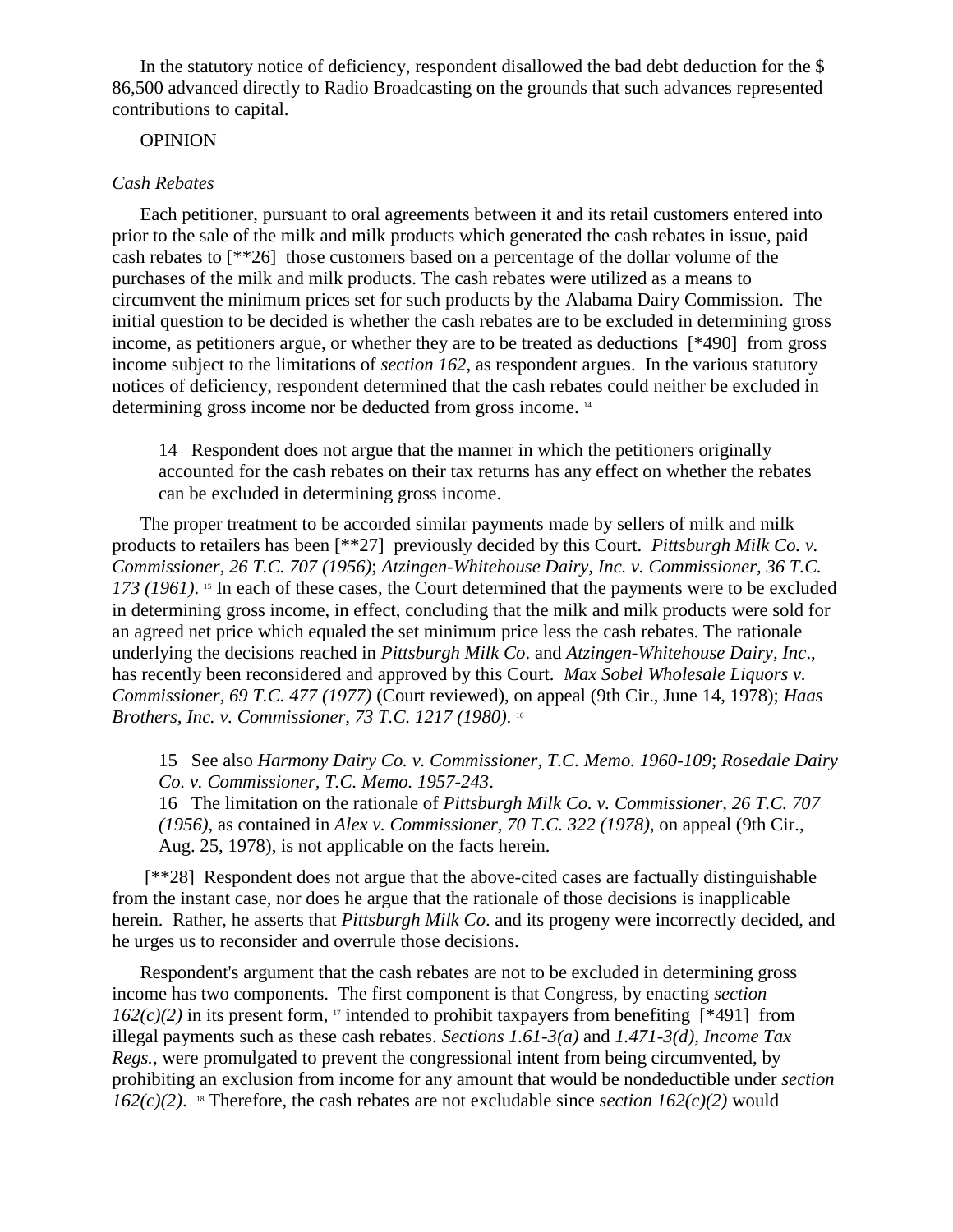preclude their deduction. In essence, respondent's argument is that the expression of public policy in *section 162(c)(2)*, and the Treasury regulations enacted in furtherance of that policy, are subsequent to, and overrule the [\*\*29] holdings of, *Pittsburgh Milk Co*. and *Atzingen-Whitehouse Dairy, Inc*.

# 17 *Sec. 162(c)(2)* provides:

(2) Other illegal payments. -- No deduction shall be allowed under subsection (a) for any payment (other than a payment described in paragraph (1)) made, directly or indirectly, to any person, if the payment constitutes an illegal bribe, illegal kickback, or other illegal payment under any law of the United States, or under any law of a State (but only if such State law is generally enforced), which subjects the payor to a criminal penalty or the loss of license or privilege to engage in a trade or business. For purposes of this paragraph, a kickback includes a payment in consideration of the referral of a client, patient, or customer. The burden of proof in respect of the issue, for purposes of this paragraph, as to whether a payment constitues an illegal bribe, illegal kickback, or other illegal payment shall be upon the Secretary or his delegate to the same extent he bears the burden of proof under section 7454 (concerning the burden of proof when the issue relates to fraud).

*Sec. 162(c)*, as presently written, is the result of two legislative acts: Tax Reform Act of 1969, Pub. L. 91-172, sec. 902(b), 83 Stat. 710; and Revenue Act of 1971, Pub. L. 92- 178, sec. 310(a), 85 Stat. 525.

### [\*\*30]

18 See also *Rev. Rul. 77-244, 1977-2 C.B. 58*.

The second component of respondent's argument is that, regardless of *sections 1.61-3(a)* and *1.471-3(d), Income Tax Regs.*, the cash rebates are not excludable in determining gross income; rather, they are business expenses. Respondent contends that the agreements between petitioners and retailers were in contradiction of State law and unenforceable. Petitioners thus received the purchase price of the milk under claim of right with no obligation to pay the cash rebates. If petitioners did pay the cash rebates, such payments were unilateral and legally gratuitous acts and not part of the initial milk sales. They were, therefore, in substance, sales and promotional expenses governed by *section 162*. Thus, respondent argues that, contrary to this Court's holding in *Max Sobel*, there is no distinction "*between* a discount or rebate to which the customers became entitled at the time of sale *and* costs incurred in the form of illegal payments, or payments to the third parties, which were not made pursuant [\*\*31] to agreement between the buyer and the seller." *Max Sobel Wholesale Liquors v. Commissioner, supra at 482-483*. [\*492] Emphasis in original. See *Alex v. Commissioner, 70 T.C. 322 (1978)*, on appeal (9th Cir., Aug. 4, 1978).

We find neither component of respondent's argument persuasive. The effect of the enactment of *section 162(c)(2)* in its present form and of *sections 1.61-3(a)* and *1.471-3(d), Income Tax Regs.*, on the rationale of *Pittsburgh Milk Co*. was addressed by this Court in *Max Sobel Wholesale Liquors v. Commissioner, supra at 484-485*. Therein, the Court held that if Congress had intended to overrule *Pittsburgh Milk Co*. by the enactment of *section 162(c)(2)*, it would have been more specific in doing so. We agree with that assessment. <sup>19</sup>

19 The factual circumstance which gave rise to our dissent in *Max Sobel Wholesale Liquors v. Commissioner, 69 T.C. 477, 486 (1977)*, is not present in the instant case. Although some of the petitioners herein included the cash rebates in cost of goods sold for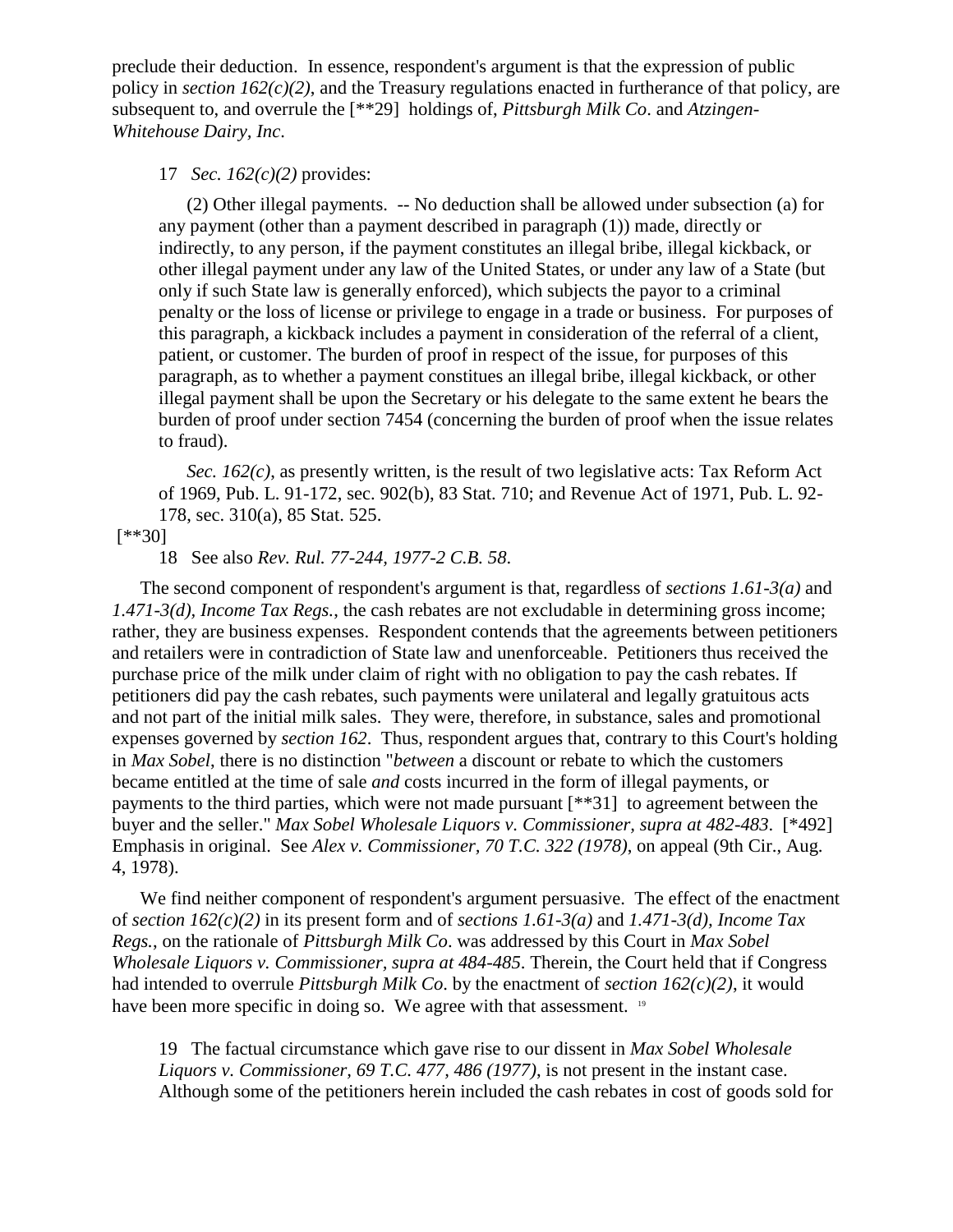tax purposes, the parties stipulated, and we have found, that the rebates were paid in cash or by check.

[\*\*32] The second component of respondent's argument is likewise unpersuasive. We are convinced, as was the case in *Pittsburgh Milk Co*., that the price at which the petitioners sold milk to retailers was an agreed net price comprised of the minimum set price less cash rebate, and it is only such net price that is includable in gross income. The purchase of the milk and the payment of the purchase price thereon, and the payment of the cash rebates are part of a single transaction. See *Haas Brothers, Inc. v. Commissioner, supra* at note 3.

Accordingly, the proper treatment for the cash rebates in issue is to exclude them in determining gross income. Furthermore, having reached this conclusion, we need not address the issues raised with respect to *section 162(c)*. 20

20 Petitioners argued that the milk-pricing regulations were not a "law of a state" within the sphere of *sec. 162(c)(2)*, and also, that if they were the law of a State, the law was not generally enforced. Petitioner Pure Milk Co. also raised several constitutional arguments which we need not consider.

### [\*\*33] *Advances by Associated*

The second issue to be decided is whether advances made by Associated to Radio Broadcasting Co. were loans or capital contributions. Resolution of this issue will determine whether Associated can deduct the advances as a business bad debt or as a capital loss, there being no dispute as to the worthlessness of the advances or their business nature.

[\*493] *Section 166(a)* provides as a general rule that a deduction shall be allowed for any debt which becomes worthless within the taxable year. Only a "bona fide" debt can be deducted, however. "A bona fide debt is a debt which arises from a debtor-creditor relationship based upon a valid and enforceable obligation to pay a fixed or determinable sum of money. A gift or contribution to capital shall not be considered a debt for purposes of *section 166*." *Sec. 1.166- 1(c), Income Tax Regs.*

Characterization of the advances as either loans or capital contributions is a question which must be answered by reference to all the evidence, with the burden on Associated to establish that the advances were loans. *Trans-Atlantic Co. v. Commissioner, 469 F.2d 1189, 1191 (3d Cir. 1972)*, affg. [\*\*34] a Memorandum Opinion of this Court; *Berkowitz v. United States, 411 F.2d 818, 820 (5th Cir. 1969)*; *Rule 142, Tax Court Rules of Practice and Procedure.*

In resolving similar questions of debt versus equity, courts have identified and considered various factors. See, e.g., *Estate of Mixon v. United States, 464 F.2d 394, 402 (5th Cir. 1972)* (13 factors); *A. R. Lantz Co. v. United States, 424 F.2d 1330 (9th Cir. 1970)* (11 factors); *Fin Hay Realty Co. v. United States, 398 F.2d 694 (3d Cir. 1968)* (16 factors); <sup>21</sup> *Georgia-Pacific Corp. v. Commissioner, 63 T.C. 790 (1975)* (13 factors). Among the factors which have been considered are: the names given to the certificates evidencing the indebtedness; presence or absence of a fixed maturity date; source of payments; right to enforce payments; participation in management as a result of the advances; status of the advances in relation to regular corporate creditors; intent of the parties; identity of interest between creditor and stockholder; "thinness" of capital structure in relation to [\*\*35] debt; ability of corporation to obtain credit from outside sources; use to which advances were put; failure of debtor to repay; and risk involved in making advances.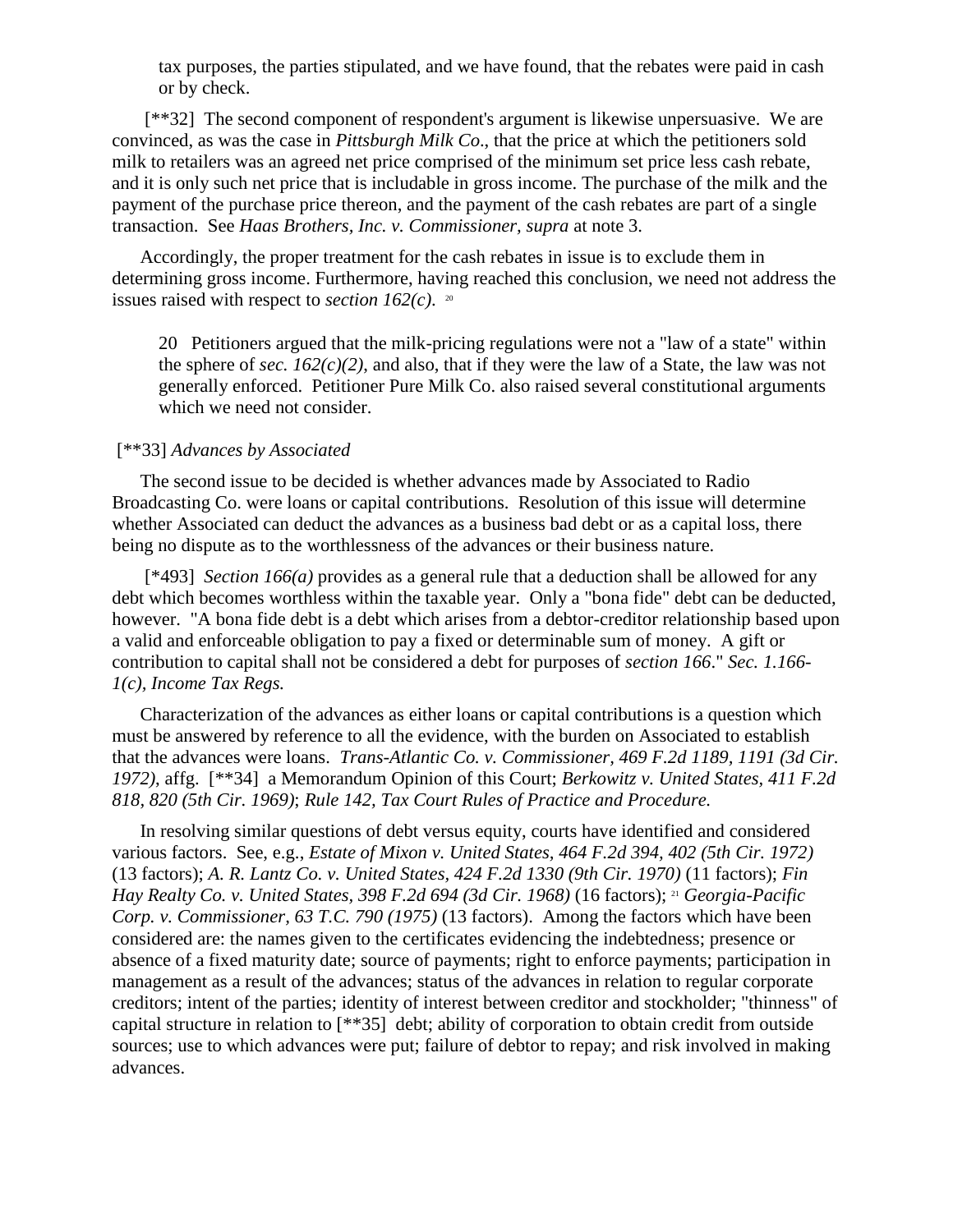21 See *Astleford v. Commissioner, T.C. Memo. 1974-184*, affd. per curiam *516 F.2d 1394 (8th Cir. 1975)*; *Diamond Bros. Co. v. Commissioner, T.C. Memo. 1962-132*, affd. *322 F.2d 725 (3d Cir. 1963)*.

The identified factors are not equally significant ( *Estate of Mixon v. United States, supra at 402*), nor is any single factor determinative. *John Kelley Co. v. Commissioner, 326 U.S. 521, 530 (1946)*. Moreover, due to the myriad factual circumstances [\*494] under which debt-equity questions can arise, all of the factors are not relevant to each case. The "real issue for tax purposes has long been held to be the extent to which the transaction complies with arm's length standards and [\*\*36] normal business practice." *Estate of Mixon v. United States, supra at 403*. "The various factors \* \* \* are only aids in answering the ultimate question whether the investment, analyzed in terms of its economic reality, constitutes risk capital entirely subject to the fortunes of the corporate venture or represents a strict debtor-creditor relationship." *Fin Hay Realty Co. v. United States, supra at 697*. As expressed by this Court, the ultimate question is "Was there a genuine intention to create a debt, with a reasonable expectation of repayment, and did that intention comport with the economic reality of creating a debtor-creditor relationship?" *Litton Business Systems, Inc. v. Commissioner, 61 T.C. 367, 377 (1973)*.

Having considered the circumstances of Associated's advances to Radio Broadcasting in light of the factors set forth in the above-cited cases, we conclude that the advances were closer in nature to capital contributions than to loans. Whatever intention Associated may have had to create a bona fide debt, the economic situation which existed at the time Associated made the advances [\*\*37] requires that they be characterized as capital contributions. Hereinafter, only the factors considered material to our decision will be discussed.

The factor which provides the most support for Associated's contention that the advances were in fact loans was that the advances had what can loosely be described as the formal indicia of loans. Associated recorded the advances on its books as accounts receivable, and Radio Broadcasting recorded them as accounts payable. In January 1972, Radio Broadcasting executed a demand promissory note payable to Associated for the amount of the advances outstanding. <sup>22</sup> In addition, Associated accrued [\*495] interest on the advances throughout the year on its books and included said interest in income. Interest was also payable on the promissory notes. Finally, the advances and interest were listed on Radio Broadcasting's balance sheet as liabilities.

22 Little indication of the character of the advances can be drawn from the execution of the promissory note. As respondent argues, the timing is suspect since, during the same time period, Associated decided not to exercise the option to purchase all of Radio Broadcasting's stock, thereby, arguably, evidencing an intent to abandon its "investment" in Radio Broadcasting. Up until the time the note was executed, Associated was in the position of either exercising its option to buy the rest of the stock, thereby becoming the only party with an equity interest in Radio Broadcasting, or deciding not to exercise its option to buy the stock but to take a note covering its advances, thus attempting to put itself in a priority position over the other stockholders with regard to the advances. Nonetheless, Associated's argument that it is consistent with ordinary business practices to execute the promissory note near the end of the taxable year is reasonable. Furthermore, considering the relationship of Associated and Radio Broadcasting and the frequency and dollar amounts of the individual advances, it is reasonable to expect that individual promissory notes would not be executed concurrently with each advance.

[\*\*38] The weight these facts provide in support of Associated's argument that the advances were intended to be, and were in fact, loans, must be tempered by a number of considerations.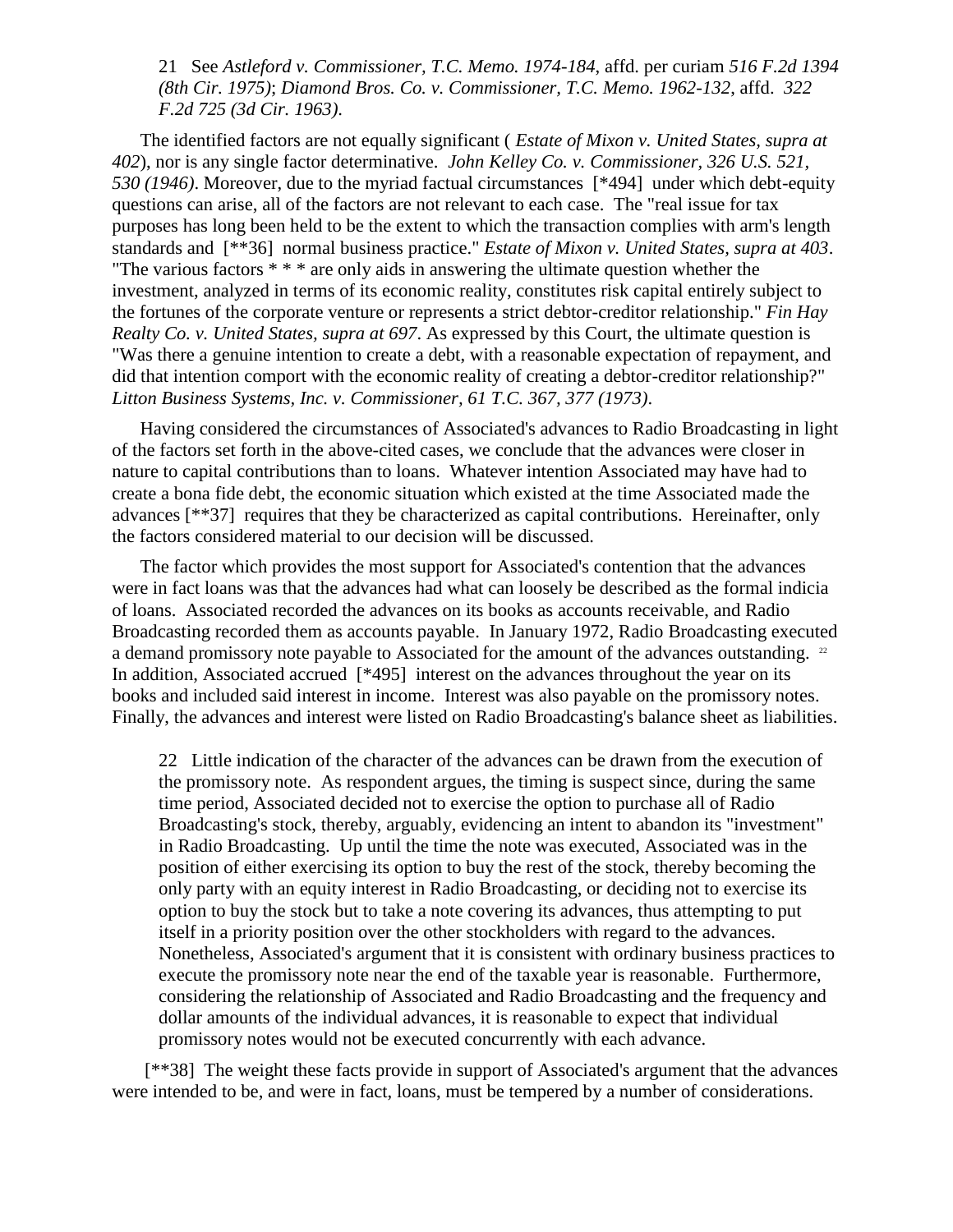First, "allegedly objective economic indicia of debt such as consistent bookkeeping and consistent financial reporting on balance sheets are \* \* \* little more than additional declarations of intent, without any \* \* \* objective economic indicia of debt." *Alterman Foods, Inc. v. United States, 505 F.2d 873, 879 (5th Cir. 1974)*. While intent of the parties is perhaps the ultimate question (see *Estate of Mixon v. United States, supra at 407*), these bookkeeping entries can be given little weight unless supported by some other objective evidence showing the advances to be loans, especially considering Associated's day-to-day control of the radio station and its option to acquire all of the stock in Radio Broadcasting. Under such circumstances, "form does not necessarily correspond to the intrinsic economic nature of the transaction." *Fin Hay Realty Co. v. United States, supra.*

Secondly, although the promissory note was [\*\*39] a demand note, clearly, Associated would not have demanded payment if it would have imperiled the financial condition of Radio Broadcasting. See *Tyler v. Tomlinson, 414 F.2d 844, 849 (5th Cir. 1969)*. Nor was there any indication that Associated expected to be repaid within a specific period of time. Rather, Associated would be repaid when Radio Broadcasting could afford to do so. Repayments dependent upon the fortunes of the business are indicative of equity. *Estate of Mixon v. United States, supra.*

Thirdly, Radio Broadcasting never repaid any of the advances or any interest thereon. Nor does it appear that Associated ever made a demand for such payment. <sup>23</sup> While it is recognized that  $[496]$  the advances were made only during 1 year,  $24$  and Radio Broadcasting was in continual need of funds during that period, nonetheless, the absence of any repayments underscores the conclusion that the consistent reporting of the advances as loans, standing alone, sheds little light on the true character of the advances.

23 The record is unclear as to what occurred after Associated terminated Radio Broadcasting's operations on or about Apr. 1, 1972. No evidence was introduced that bankruptcy proceedings or some other type of reorganization were undertaken. The record hints that Radio Broadcasting continued in some form.

[\*\*40]

24 While it appears that \$ 10,500 of the advances totaling \$ 86,500 may have been made prior to execution of the agreement between Associated and Radio Broadcasting, neither party argues that these advances should receive any treatment different than the rest, so we do not address the subject.

Finally, although Associated accrued interest on the advances and included it in income, it also appears (although we cannot be sure) that the unpaid interest was treated as another advance and ultimately included in the amount deducted as a bad debt, thereby creating a wash. Further, it appears that respondent did not disallow the bad debt deduction for the unpaid interest.

Another factor which superficially indicates that the advances were loans was the fact that they were not made in proportion to the stock ownership in Radio Broadcasting. This fact, however, must be balanced by the fact that Associated had the option to acquire all of the stock in Radio Broadcasting. Thus, the initial disproportionate aspect of the advances must be discounted because, ultimately, Associated could have become Radio Broadcasting's [\*\*41] sole shareholder. Associated's avowed purpose in acquiring Radio Broadcasting was to make a profit which could only be done by risking its advances for a 100-percent equity position in the company.

In addition to the foregoing factors which indicate that the advances were not loans, there are others. Of principal importance are: the "thinness" of the capital structures in relation to debt;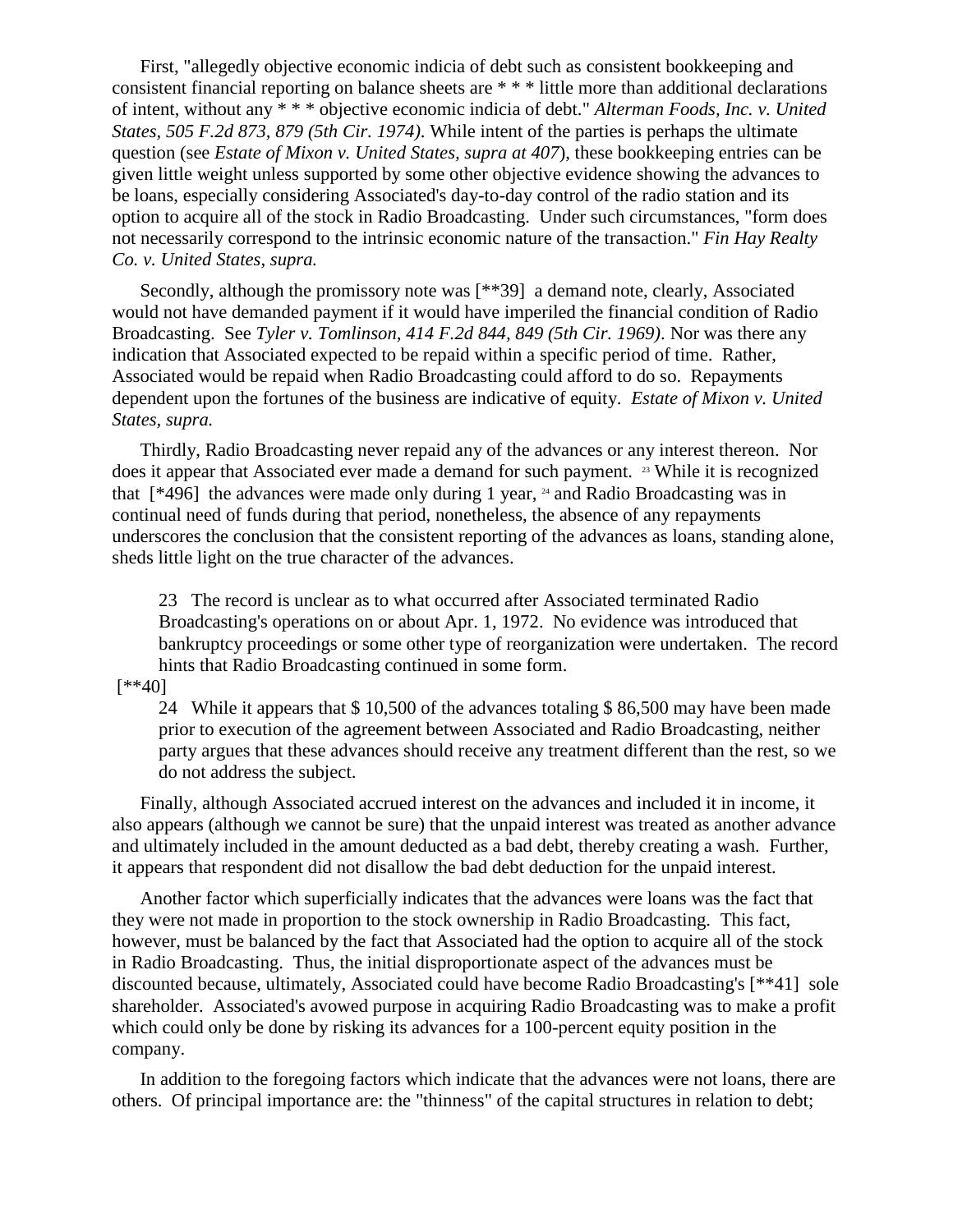the risk involved in making the advances; and the availability of outside sources of funds. These factors focus on Radio Broadcasting's persistent need for cash to continue operations, and they clearly indicate that repayment of the advances and payment of interest thereon were subject to the fortunes of the corporate venture.

The interim balance sheet which was used by Associated when it explored the possibility of purchasing Radio Broadcasting's [\*497] stock provided that Radio Broadcasting had assets of \$ 22,566.37; total liabilities of \$ 225,513.29, including long-term notes payable to shareholders of \$ 92,887; capital stock of \$ 7,988; and negative net worth of \$ 202,946.92. The profit and loss statement prepared for that year showed a net loss of \$ 41,353.24. In addition, Radio Broadcasting [\*\*42] had been an unprofitable operation since its inception.

Considering only the advances made by Associated which are at issue herein, the ratio of debt to equity was greater than 10 to 1. Adding Radio Broadcasting's other liabilities to the equation makes the ratio even greater.

The inadequacy of Radio Broadcasting's capital structure and the need for additional capital are clear. The agreement under which Associated purchased the stock recognized the "thinness" of Radio Broadcasting's capital structure when it provided that Associated would "lend" money to Radio Broadcasting or make arrangements for a third party to do so.

Under these circumstances, the risks that Associated would not be repaid were substantial. While we recognize that repayment of advances, whether loans or capital contribution, depend in part on the financial success of the receiver of the advances, we believe that the risks involved with regard to these advances are similar to the risks of any equity investment. "[If] the shareholder's advance is far more speculative than what an outsider would make, it is obviously a loan in name only." *Fin Hay Realty Co. v. United States, supra at 697*. [\*\*43]

Furthermore, it is difficult to believe that an outside lender would have loaned money to Radio Broadcasting as Associated did. No evidence was introduced to indicate that outside sources of credit were available. The origin of the notes payable listed on Radio Broadcasting's balance sheet were not explained. Considering that, with the exception of the addition of the amounts payable to Associated, the total of the notes payable remained constant, we assume that obligations were incurred prior to the purchase by Associated of its stock interest. Thus, there is no evidence to indicate that outside sources of credit were available to Radio Broadcasting. Considering Radio Broadcasting's financial condition, we believe it unlikely that funds from outside sources could have been obtained.

The remaining factors either give no indication one way or the other about the character of the advances, or they point to a [\*498] conclusion that the advances were capital contributions. Such factors as participation in management flowing as a result of the advances, status of the contributions in relation to regular corporate creditors, and the extent to which the advances were used to acquire [\*\*44] capital assets are of little value in the factual setting presented.

Other factors, such as the source of repayment being tied to the fortunes of the business, point to the advances being capital contributions.

In summary, after having considered the evidence in light of the factors generally utilized in resolving such questions, we conclude that the advances were capital contributions. This conclusion comports with the economic substance of the transaction. Associated bought and took over active management of Radio Broadcasting at a time when the radio station was in poor financial shape. The advances were clearly at the risk of the business and, as such, were not the required debt which arises from a valid and enforceable obligation to pay a fixed or determinable